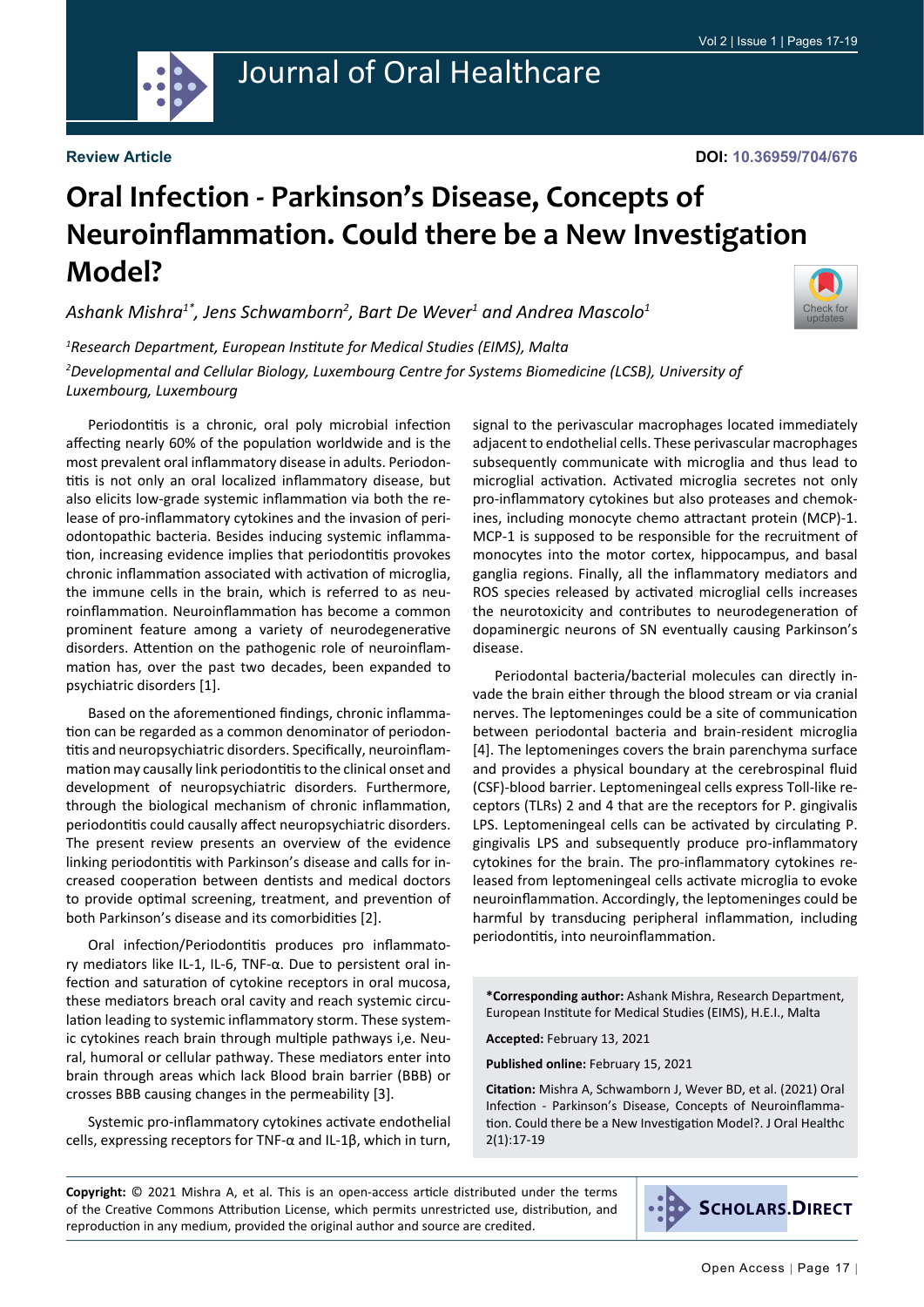#### **Citation:** Mishra A, Schwamborn J, Wever BD, et al. (2021) Oral Infection - Parkinson's Disease, Concepts of Neuroinflammation. Could there be a New Investigation Model?. J Oral Healthc 2(1):17-19



We speculate that infection and inflammation caused by problems with oral health could be a trigger for PD. It might act like a second hit leading to disease onset in individuals who probably already have a genetic predisposition.

We further propose that human midbrain organoids could be an ideal test model to investigate this hypothesis. Human midbrain organoids can be generated from healthy individuals as well as from PD patients [5]. Importantly, for this model PD patient specific phenotypes, like reduced amounts of dopaminergic neurons as well appearance of alpha-Synuclein positive protein aggregates have been shown already [6,7]. Finally, a recent study showed that human midbrain organ-

oids can be used to induce PD-like phenotypes by treatment with toxins [8]. A first line of experiments could be to generate midbrain organoids from various individuals (ideally patients and healthy controls) and treat them with the substances that are relevant in the context of oral healthy (e.g. (zinc and dental amalgam) as well as with pro-inflammatory mediators, in order to investigate their reaction. At various durations after treatment the amount of dopaminergic neurons as well as the aggregation of alpha-Synuclein could be analysed.

On the long run, by making use of organ-on-chips technology it might be very interesting to construct even more